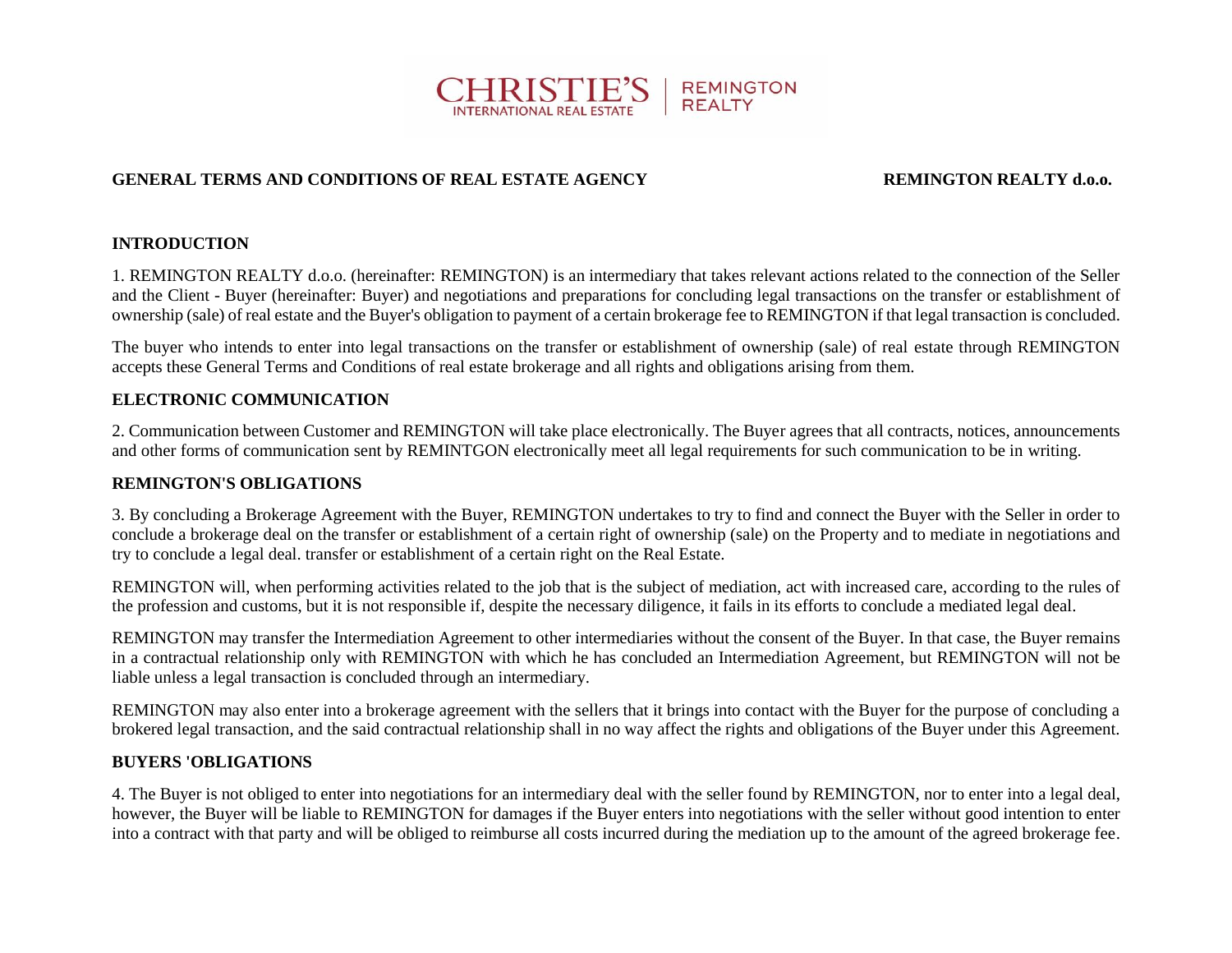

## **INTERMEDIARY FEE AND OTHER COSTS**

5. After concluding the mediated legal transaction, the Buyer undertakes to pay REMINGTON the brokerage fee increased by the amount of VAT.

The Buyer is obliged to pay the intermediary fee for concluding an intermediary legal transaction subject to the transfer of Real Estate to REMINGTON on the day of concluding the intermediary legal transaction to REMINGTON's business account IBAN HR 3323400091111031912 which is kept with Privredna banka Zagreb.

The brokerage fee is calculated on the total amount of the sale price agreed upon through the mediated legal transaction. The selling price is the price including VAT.

The conclusion of the Preliminary Agreement as well as the payment of a down payment or advance will be considered the day of concluding the legal transaction, provided that the subsequent withdrawal of the parties from the conclusion of the main Agreement or termination of the Preliminary Agreement does not affect the right to mediation.

The provision from the previous paragraph will not apply if the Buyer and the seller by a pre-contract, ie a contract of sale (mediated legal transaction) if a pre-contract is not concluded, agree that the purchase price will be paid through a notary deposit. In that case, the brokerage fee will be due on the day of payment of the purchase price on the notary deposit, but only provided that the minutes on the establishment of the notary deposit as the user of the notary deposit for the amount of the brokerage fee provides REMINGTON. If the record of the notarial deposit does not contain such a provision regarding the maturity of the intermediary fee, the provision from the previous paragraph shall apply.

In the case of a phased payment of the sale price agreed upon through a mediated legal transaction, the brokerage fee is due for payment on the day of payment of the first phase.

REMINGTON is entitled to the entire contracted commission agreed with an individual contracting party, regardless of whether it has or receives a brokerage order or enters into a brokerage contract with both contracting parties (seller and buyer) or only with the Seller.

REMINGTON is entitled to brokerage fees even after the termination of the Brokerage Agreement in cases where the Buyer and / or his spouse and / or household member and / or affiliate for the duration of the Brokerage Agreement or within 12 months of the termination of the Brokerage Agreement with the seller and / or his the spouse and / or a member of the household and / or an affiliated company nevertheless enters into a legal transaction as a result of REMINGTON's actions before the termination of the mediation contract, and the legal transaction did not take place during the term of the contract.

### **COLLECTION OF PERSONAL DATA**

6. The Buyer expressly agrees that REMINGTON, the intermediary and business affiliates with REMINGTON in accordance with legal regulations collect and process personal and other data for the purpose of processing the case, and to pursue the interests of the Buyer and for marketing purposes necessary to fulfill obligations under the Brokerage Agreement. The customer acknowledges that he has been informed of the intention to use